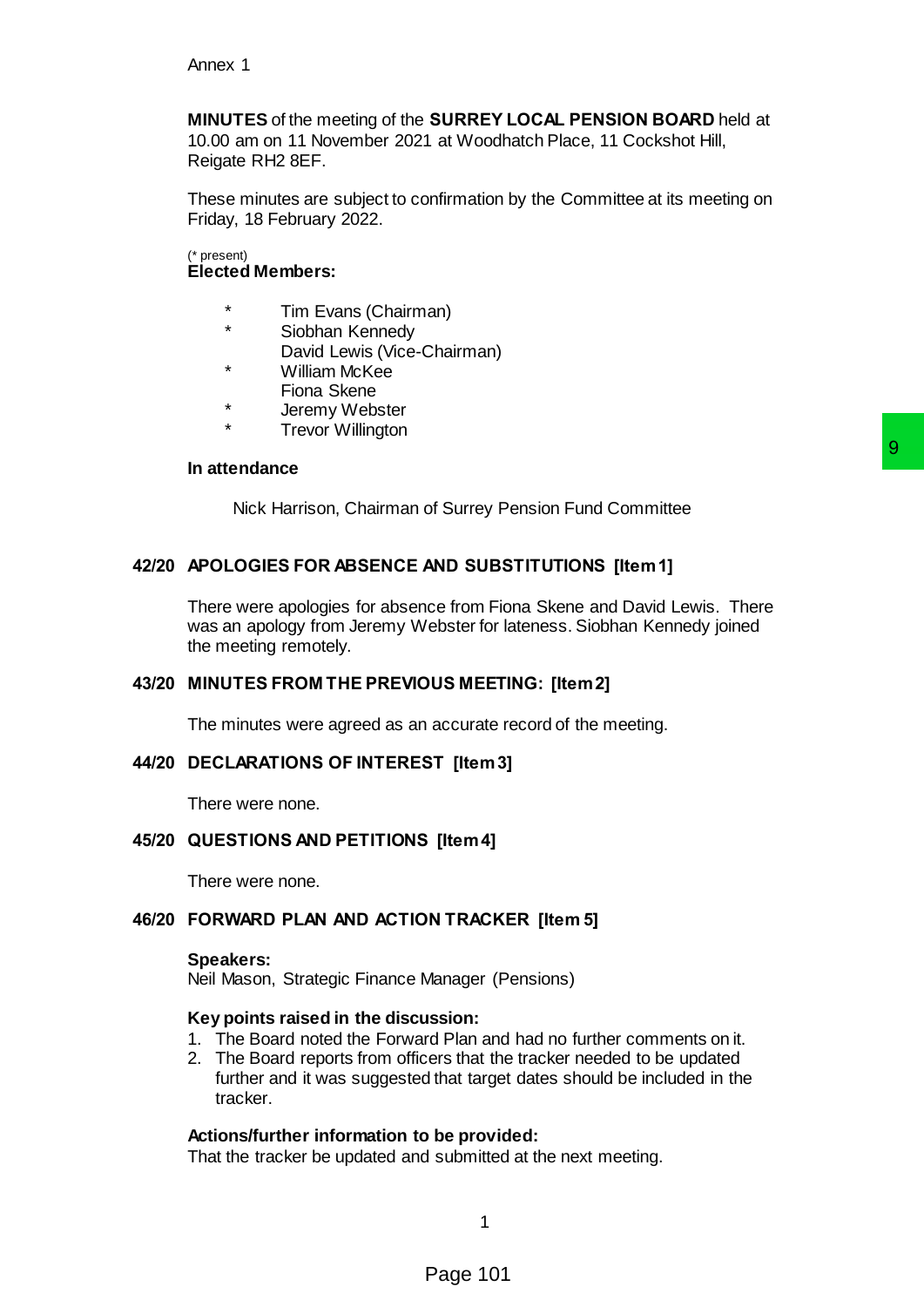Annex 1

# **Recommendations:**

The Board noted the forward plan.

## **47/20 SUMMARY OF THE PENSION FUND COMMITTEE MEETING OF 10 SEPTEMBER 2021 [Item 6]**

#### **Speakers:**

Nick Harrison, Chairman, Surrey Pension Fund Committee Tim Evans, Chairman, Surrey Local Pension Board

#### **Key points raised in the discussion:**

1. The Chairman of the Board highlighted various elements of the work undertaken by Committee as stated in the submitted report. He informed the Chairman of the Committee, and wished it registered, that the Board were in support of the work being done by the Committee on investments.

#### **Actions/further information to be provided:**

None.

#### **Recommendations:**

The Board noted the report.

#### **48/20 TURNAROUND PROGRAMME UPDATE [Item 7]**

#### **Speakers:**

Neil Mason, Strategic Finance Manager (Pensions)

#### **Key points raised in the discussion:**

- 1. The Strategic Finance Manager introduced the submitted report and highlighted:
	- Phase 1 –completed migration of fire service; other migrations were on track.
	- Phase 2 establishment of integration of one pension team was on track. In process of recruiting to the Head roles.
	- A process review was being undertaken
	- the turnaround programme was on track and milestones were being reached with no risk or concerns.
	- Trade unions had been consulted throughout the consultation process.
- 2. In response to a Member query regarding marketing the Strategic Finance Manager explained that the new vision was being marketed and promoted to attract a diverse set of candidates to take on the new roles advertised in the new structure.
- 3. In response to a Member query regarding whether there was a Gant chart to show the planned, versus actioned activities, the Strategic Finance Manager stated that he would share the timeline with Members. He stated that a report was going to the Audit & Governance Committee that gave a bit more detail around the timelines and he would share this with the Board as well. **Solutions/further information to be provided**<br>
Recommendations:<br>
The Board noted the report.<br> **4820 TURNAROUND PROGRAMME UPDATI**<br> **Speakers:**<br> **Paid Mason, Strategic Finance Manager (Key points raised in the discussion:**<br>
	- 4. The Strategic Finance Manager paid tribute to the whole team of staff.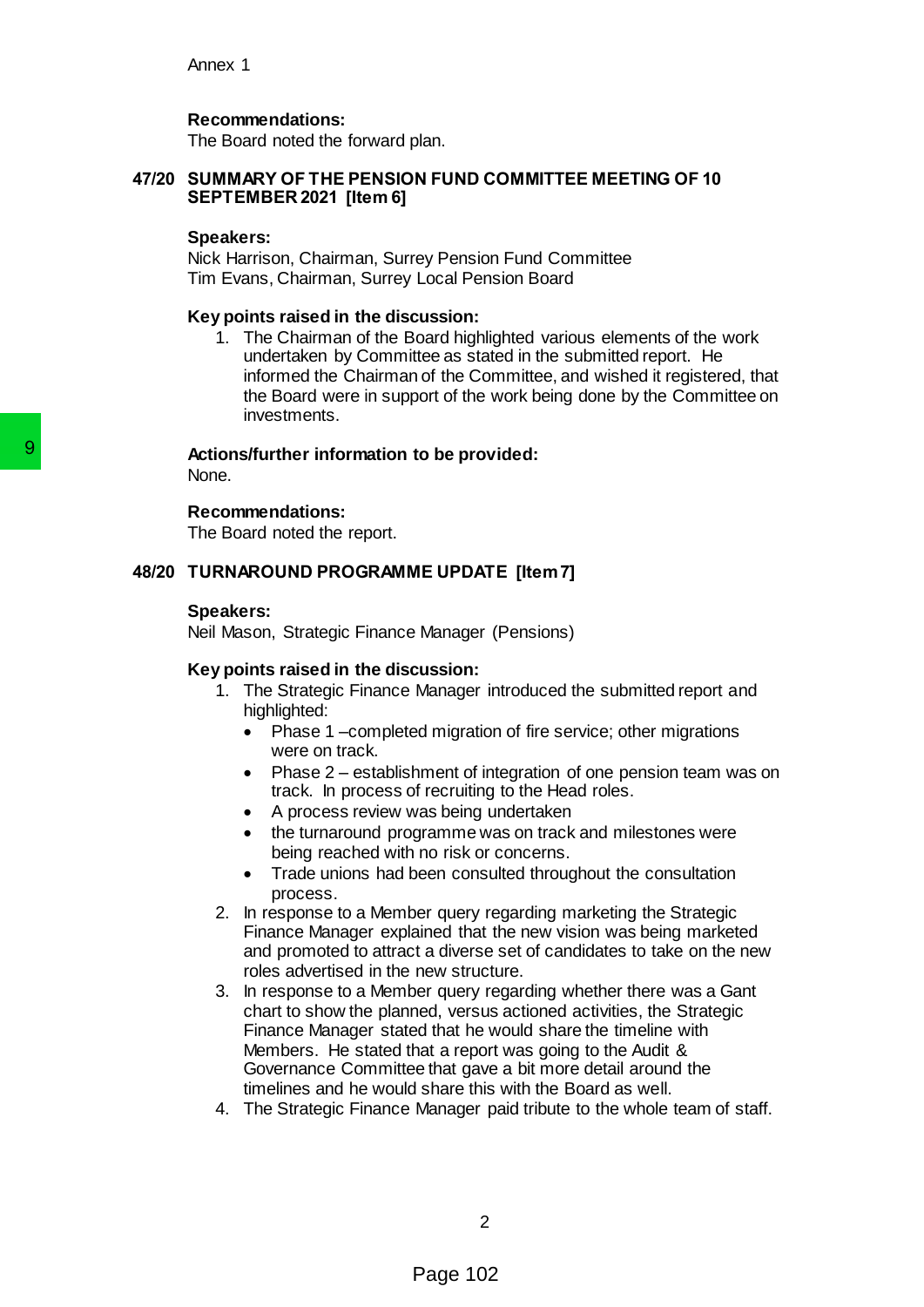## **Actions/further information to be provided:**

That the Strategic Finance Manager share the timeline, and report going to Audit & Governance Committee, with Members.

#### . **Recommendations:**

The Board noted the report.

## **49/20 ADMINISTRATION PERFORMANCE REPORT AND UPDATE - 1 JULY TO 30 SEPTEMBER 2021 [Item 8]**

#### **Speakers:**

Clare Chambers, Acting Head of Administration Neil Mason, Strategic Finance Manager (Pensions) Tom Lewis,

#### **Key points raised in the discussion:**

- 1. The Acting Head of Administration highlighted several areas of the report including:
	- Fewer cases had been received and more had been completed, therefore the backlog had reduced
	- There had been an improvement on death cases
	- There were no breaches to report
	- Annual Benefit Statements were all sent out on time
	- A new employer website had been developed and was now live
	- The legacy removal work with Mercer was now completed
	- GMP reconciliation had moved on and the communication to members had been put together by Mercer
	- The McCloud project 74 responses from providers had been received and another 53 responses were awaited. Once all the data had been received they would look at how to take forward. If all providers do not respond then the Acting Head of Administration would look to national guidance on how to take this forward.
- 2. In response to a Member query on whether there were any trends to the complaints received the Acting Head of Administration reported that the complaints received covered a broad spectrum of areas but none markedly more than others. The Strategic Finance Manager (Pensions) offered to provide an explanation of how complaints were categorised and defined to the next meeting.
- 3. A Member asked that where a complaint was upheld it would be useful to know if there was any action needed to prevent it happening again. The Acting Head of Administration agreed and explained that complaints were regularly monitored and whether there was any need to changes systems or processes.
- 4. A Member asked about whether the helpdesk information included nonresponse to telephone calls as this had been a problem highlighted previously. He also asked what the percentage of responses was to email enquiries against the service level agreement of three days. The Acting Head of Administration explained that the service desk did not sit under the administration team but could request the information if needed. The Strategic Finance Manager (Pensions) stated that the Programme Team were considering helpdesk activities and whether they should remain as is or sit within the Pensions Team. examples are the off and the method of the method of the space of the space of the space of the space of the space of the shot with Mercer was now the shot when the shot with Mercer was now completed and moved on an differ
- 5. A Member stated that it was coming up to the time when pension increases would be coming through and sought assurance that the amount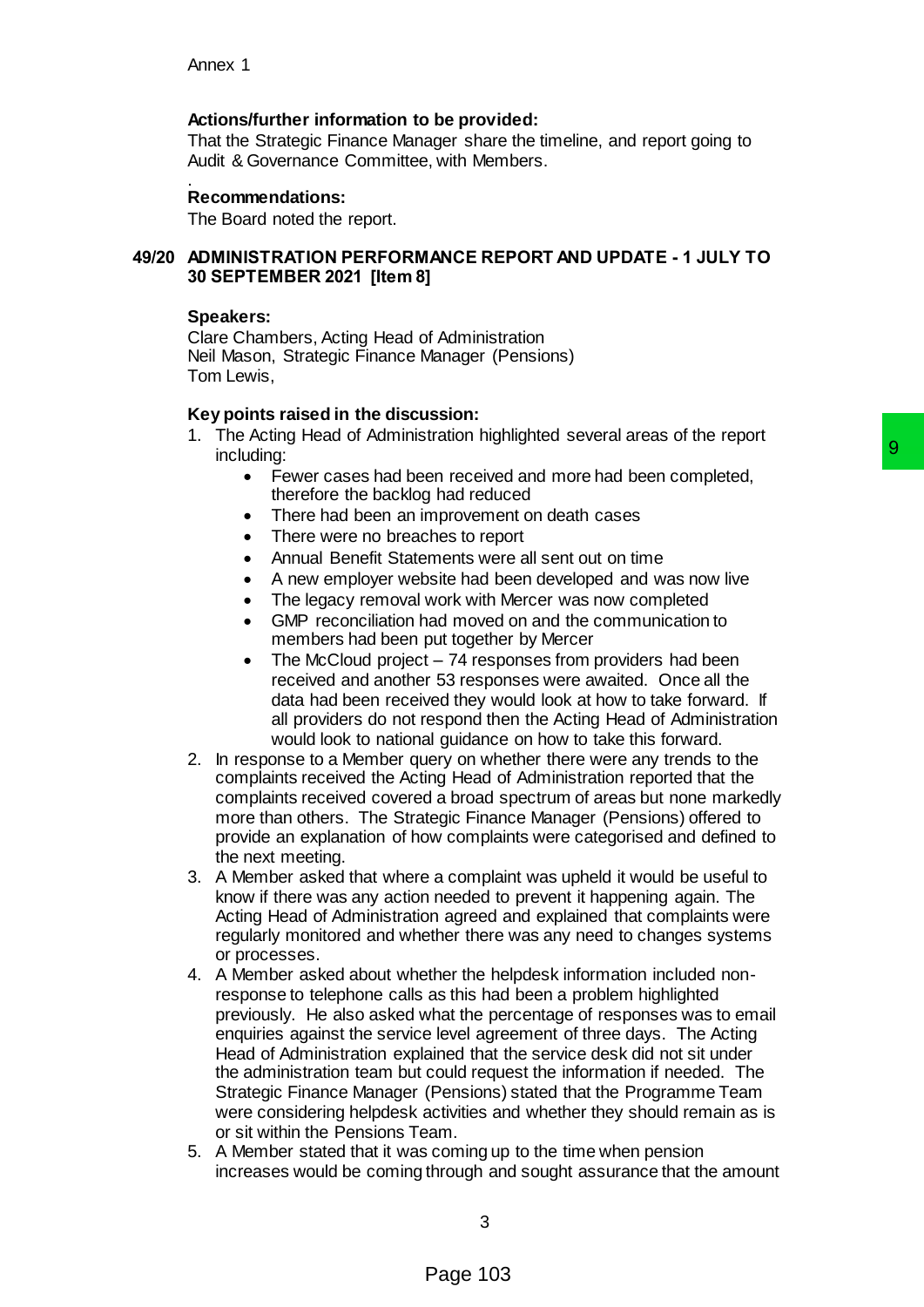of increase would be included in the letters sent out. The Acting Head of Administration gave that assurance.

6. The Board requested that regular reports from the helpdesk be included on future agendas. The Strategic Finance Manager (Pensions) stated that this would be part of the programme update report.

#### **Actions/further information to be provided:**

The Strategic Finance Manager (Pensions) to provide an explanation of how complaints were categorised and defined to the next meeting.

#### **Recommendations:**

The Board noted the report.

*Jeremy Webster arrived at 10.30am at the start of the debate on this item.*

*At 11am the Committee held a two minute silence for Armistice Day.*

# **50/20 VALUATION 2022 [Item 9]**

#### **Speakers:**

Tim Evans, Chairman Neil Mason, Strategic Finance Manager (Pensions)

## **Key points raised in the discussion:**

- 1. The Chairman introduced this report which he stated he was happy with.
- 2. A Member asked whether climate risk would be addressed as a risk, rather than as an add-on to the valuation. The Strategic Finance Manager (Pensions) explained the work of the Pension Fund Committee with regards to the Responsible Investment Policy and how this would fit in with discussions with the actuary around risk parameters.

# **Actions/further information to be provided:**

None.

# **Recommendations:**

The Board noted the report.

# **51/20 COMPLIANCE WITH THE PENSION REGULATOR'S CODE OF PRACTICE NO. 14 [Item 10]**

## **Speakers:**

Neil Mason, Strategic Finance Manager (Pensions)

## **Key points raised in the discussion:**

- 1. The Strategic Finance Manager (Pensions) introduced the report and stated that the Regulator was in the process of reviewing its Code, and whether there should be a combined Code was still under consultation.
- 2. There was much discussion around the difficulty of several Members attending training dates as there was no choice on many dates given.
- 3. The Strategic Finance Manager (Pensions) stated that he would update the Board on the Toolkit which was the required minimum for Members of the Board. He also urged the Board to attend the Investment Strategy training on 10 December and the Pension Fund Committee AGM on 19 November. **Solution** 2022 [Item 9]<br>
Speakers:<br>
Tim Evans, Chairman<br>
Tell Mason, Strategic Finance Manager (Ney points raised in the discussion:<br>
1. The Chairman introduced this report 2.<br>
A Member asked wheter climate risk<br>
than as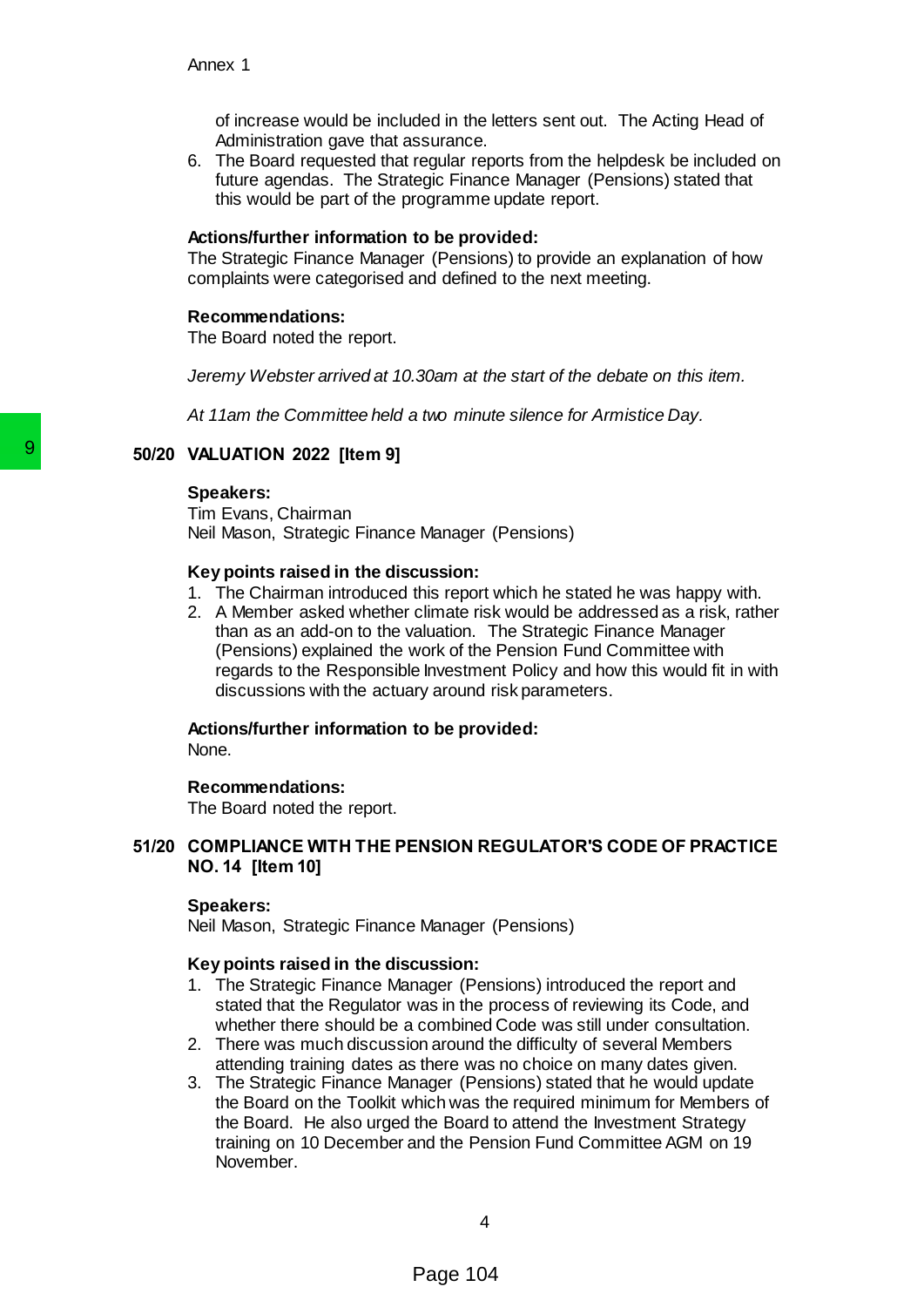4. One Member stated that training sessions could be recorded if requested, as she had done in the past.

**Actions/further information to be provided:** None.

## **Recommendations:**

The Board noted the report.

# **52/20 DRAFT ANNUAL REPORT & STATEMENT OF ACCOUNTS [Item 11]**

## **Speakers:**

Ayaz Malik, Senior Pensions Finance Specialist

## **Key points raised in the discussion:**

- 1. The Senior Pensions Finance Specialist presented the draft Annual Report and accounts. He explained that the accounts were in the process of being audited and the auditing was expected to finish soon. The accounts were due to be presented to the Audit and Governance Committee on 29 November 2021.
- 2. The Board thanked the Senior Pensions Finance Specialist for the work put into this document.

# **Actions/further information to be provided:**

None.

## **Recommendations:**

The Board noted the report.

# **53/20 RISK REGISTERS 2021/22 - QUARTER 2 [Item 12]**

#### **Speakers:**

Neil Mason, Strategic Finance Manager (Pensions) Ayaz Malik, Senior Pensions Finance Specialist

#### **Key points raised in the discussion:**

- 1. The Strategic Finance Manager (Pensions) presented a revised version of the cover report (revised report attached as Annex A) – paragraphs 13 and 14 of the revised report included the revisions. He highlighted the proposed changes to the risk register which was now in the ownership of the new integrated team. Incurance and Control of the method of the respected to finish soon. The accounts<br>the Audit and Governance Committee on 29<br>tior Pensions Finance Specialist for the work<br>be provided:<br>Depreciation:<br>Depreciation:<br>Specialist<br>S
- 2. The Senior Pensions Finance Specialist highlighted the tracked changes in the register and the new risks added as well as those removed.
- 3. Risk A24 should read 'failure to maintain' rather than 'failure to implement'.
- 4. A Member stated that the register was an improvement and there was still scope for modifying the risks in order to focus on what was important.

# **Actions/further information to be provided:**

None.

#### **Recommendations:**

The Board agreed the changes to the register and noted the report.